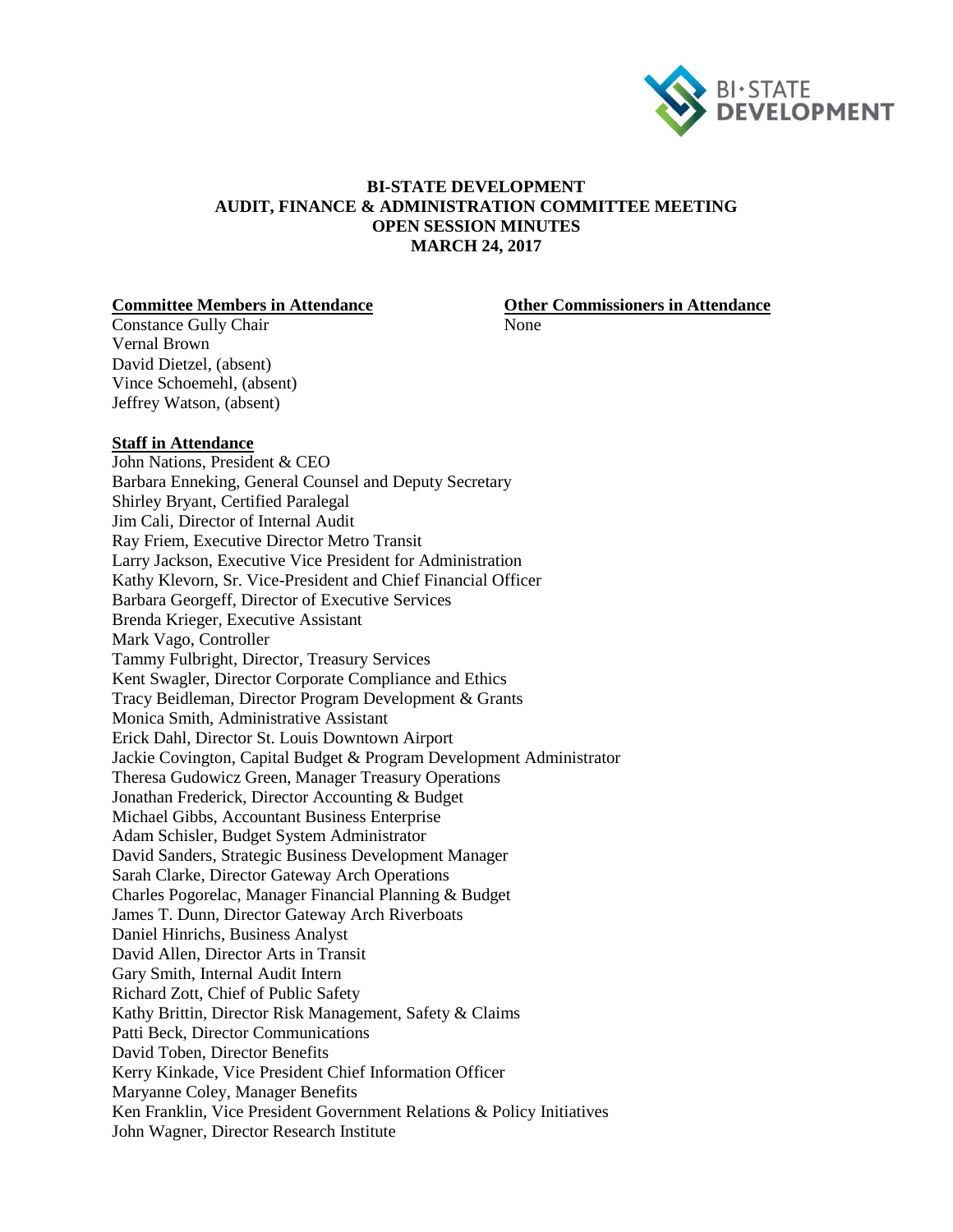Bi-State Development Audit, Finance & Administration Committee Meeting Open Session Minutes March 24, 2017 Page 2 of 8

Jenny Nixon, Executive Director Tourism Innovation Mary Lamie, Executive Director St. Louis Regional Freightway

## **Others in Attendance**

None

# **1. Call to Order**

**8:00 a.m.** Chair Gully called the Open Session Audit, Finance and Administration Committee Meeting to order at 8:00 a.m.

**2. Roll Call 8:00 a.m.** Roll call was taken.

### **3. Public Comment 8:00 a.m.** There was no public comment.

**4. Audit, Finance and Administration Committee Open Session Minutes: January 27, 2017 8:01 a.m.** The January 27, 2017, Open Session Audit, Finance and Administration Committee Meeting minutes were provided in the Committee packet. It should be noted that a technical error was identified and a correction was made to Agenda Item #14 regarding the Salaried Pension Committee's recommended contributions. A motion to approve the minutes as presented with the amendment to Agenda Item #14 was made by Commissioner Brown and seconded by Commissioner Gully. **Motion passed unanimously.**

### **5. Bi-State Development Operating and Capital Budget FY 2018 - 2020**

**8:01 a.m.** The briefing paper and the Bi-State Development **(BSD)** Operating and Capital Budget FY 2018 – 2020 budget presentation were provided in the Committee packet. Mark Vago, Controller, provided an overview of the FY18 Operating Budget. The BSD Operating and Capital Budget developed for FY 2018 – 2020 takes into account the current economic conditions and has conservatively estimated the revenue, expenses, and capital replacement and rehabilitation needs. Comparisons to peer transit agencies showed that ridership was down industry wide for rail, bus and van. The National Transit Database listed Metro Transit at the top or near the top of every performance indicator. In putting together the transit operating budget some key assumptions were made; one of which was that farebox revenue for FY18 would decrease 1.4% from the current FY17 projection. FY18 passenger revenue decreased \$5.6 million from the FY17 budget and 1.4% from the current FY17 projection. The fare structure remains the same and service miles and hours for all three modes are down a combined 0.2% compared to the FY17 budget. The total FY18 revenue for Metro Transit is \$315.4 million; with the largest contributions from St. Louis County, St. Louis City and St. Clair County. The FY18 expenses were \$321.1 million and compensation was 62% of that total cost, resulting in a net loss before depreciation of \$5.7 million. On a cash basis the transit budget is completely balanced, and a revenue source has been identified to cover what is expected to be spent in FY18. The funds for the St. Louis County Police contract are not included in the FY18 budget because that amount is now being paid directly by St. Louis County. Metro was acknowledged by the FTA in the July 2016 Federal Register for excellence in maintenance in asset management, highlighting the Agency's success in extending the life span of buses by 25% and reducing breakdowns by 85%. BSD also recently secured a \$1.2 million grant for Mobile Medical Units in partnership with St. Louis County. Recently the former Secretary of Housing and Urban Development praised BSD for its investment in North County and the Acting Administrator of the FTA acknowledged St. Louis as a model of efficiency due to its expansion of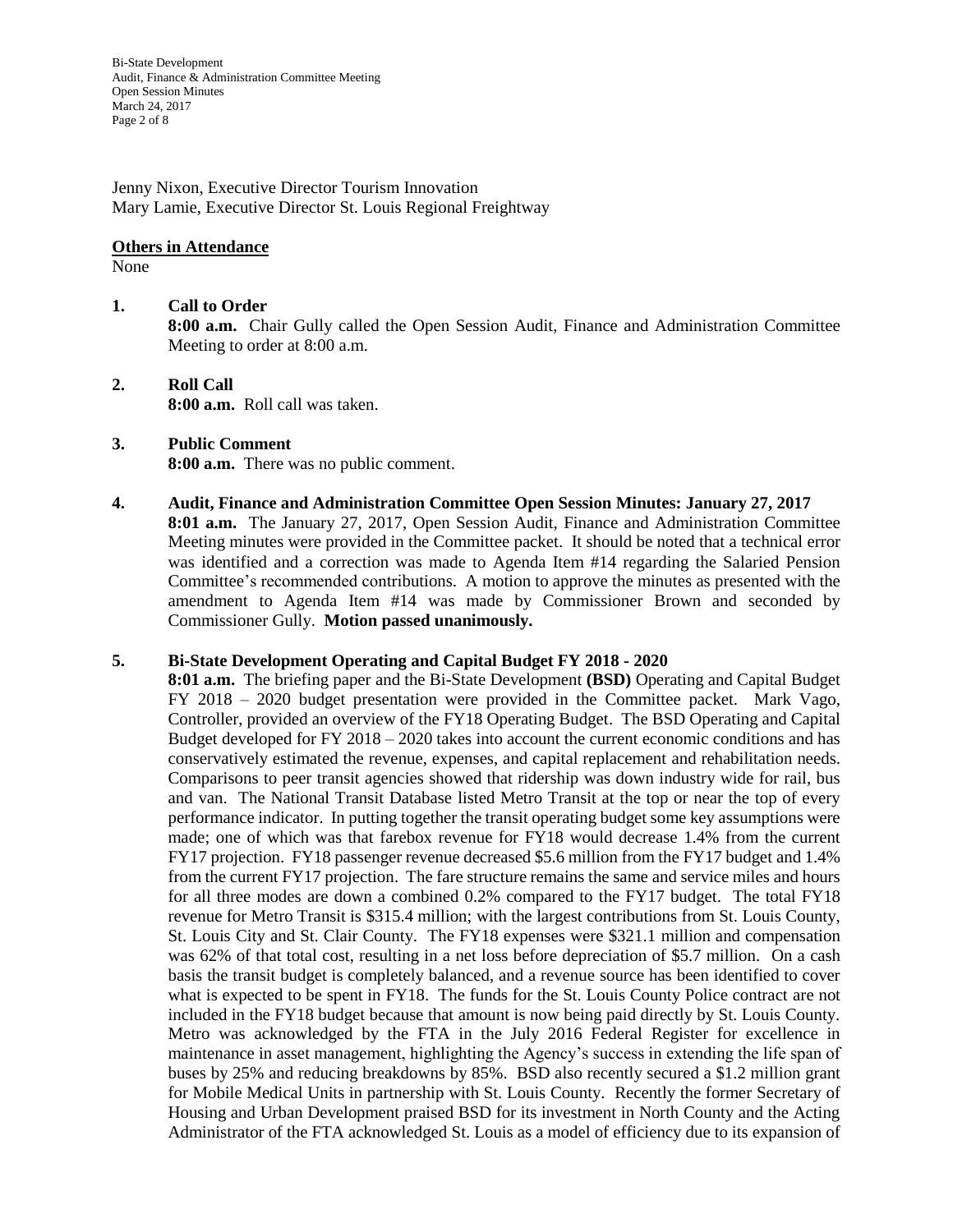transit opportunities for its residents. Numerous other awards have been won by Marketing & Communications, Procurement, and the Finance Department. Special awards were presented by the Board to BSD employees acknowledging the courageous and heroic actions exhibited while assisting others in need.

Tracy Beidleman, Director of Program Development and Grants, provided an overview of the FY18 Capital Projects Budget. The Safe, Accountable, Flexible and Efficient Transportation Equity Act **(SAFETEA-LU)** was signed into law August 10, 2005. It was a five year law that was extended to 2012 until Moving Ahead for Progress in the  $21<sup>st</sup>$  Century (**MAP-21**) became effective. SAFETEA-LU introduced the American Recovery and Reinvestment Act Program **(ARRA)**. Under the ARRA program the Agency received funding to support the rehabilitation of the Eads Bridge as well as rehabilitation of several of its MetroLink facilities and right-of-ways. SAFETEA-LU also introduced the TIGER Grant Program. Under the TIGER program, the Agency was awarded funding to support the construction of a new MetroLink station and expand the current MetroLink station in the Central West End corridor. MAP-21 was signed into law July 6, 2012, and it was a two year law that was extended to 2015 when the Fixing America's Surface Transportation Act **(FAST Act)** became effective. Under MAP-21, there were several changes made to funding programs. One change was the repeal of the bus and bus facility discretionary program. This was a competitive application program to support bus and capital facility needs. Through this source of funding, in the past, the Agency received support for the bus replacement program, which included funding support towards the purchase of the current articulated bus fleet. Under MAP-21, a formula based bus and bus facility program was introduced in place of the discretionary program. MAP-21 also repealed the Jobs Access and Reverse Commute Program **(JARC)** and these funds provided support for transit related operating expenses. It allowed transit agencies to provide customers with better access to jobs through new, late night, or weekend service expansion throughout the service area. As a part of the reverse commute component, it enabled transit agencies to transport customers between the central business district and unserved or underserved outlying areas. The Agency is currently using JARC funds to support operations for the recently opened North County Transit Center. There were some introductions of new programs under MAP-21 and one of those programs was the 5310 Enhanced Mobility of Seniors and Individuals with Disabilities Program. This program combined the previous New Freedom Program which supports activities beyond the Americans with Disabilities Act with the Elderly and Disabled Program which provides funding for not-for-profit agencies that support elderly and disabled transit services. BSD recently received funding through this program to support enhanced way finding signage to be installed throughout the system. Additionally, MAP-21 introduced the State of Good Repair Program and this program replaced the Fixed Guideway Modernization Program, which supported rehabilitation of existing systems and modernization and expansion of systems. The State of Good Repair Program continues to support capital projects that will maintain, replace, and rehabilitate fixed guideway public transportation systems. The State of Good Repair **(SGR)** Program also provides funding to support transit agencies in the development and implementation of transit asset management plans, which is a key component of the program. Now we have the new transportation law, the FAST Act that is a five year law that became effective October 1, 2015, and will extend through September 30, 2020. The FAST Act is intended to provide steady predictable funding over the five year authorization period with an increase in funding for transit programs. The FAST Act maintains funding programs that were authorized under MAP-21, and this includes the Section 5307 Urbanized Area Formula Program, the Section 5337 State of Good Repair Program, the Section 5339 Bus and Bus Facility Formula Program, as well as the Section 5310 Enhanced Mobility of Seniors and Individuals with Disabilities Program. Each of these funding programs are included in the Agency's Capital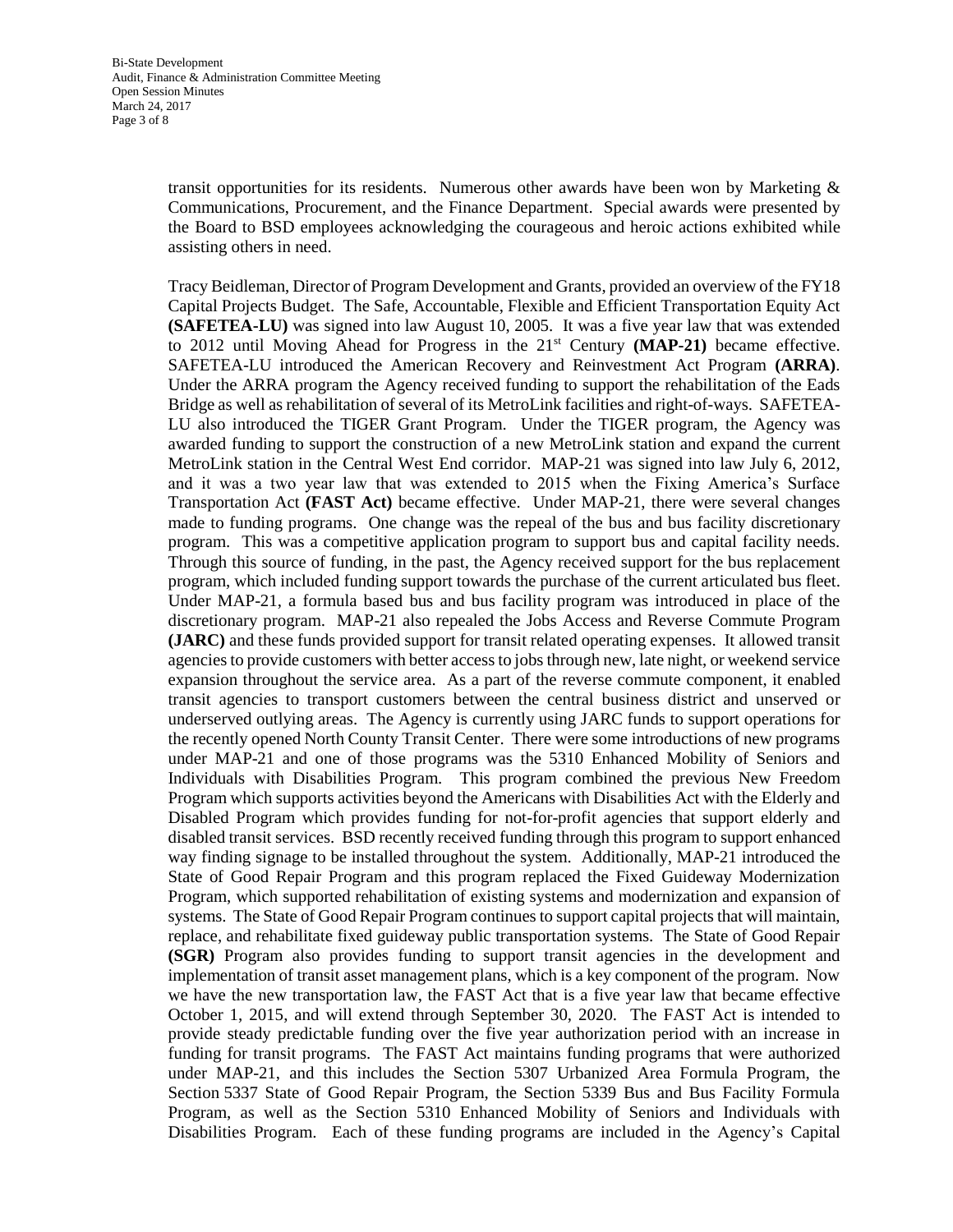program. In addition to those programs, the FAST Act reintroduced the bus and bus facility discretionary program which was eliminated in MAP-21. In regard to FTA's overall goal and initiative for transit agencies to maintain their systems in a state of good repair, the FAST Act directs recipients such as Bi-State/Metro Transit to maintain their equipment and facilities in accordance with the transit agencies Transit Asset Management **(TAM)** plans. As a part of our Agency's TAM and SGR efforts we have developed a TAM plan and the capital program has been coordinated with that plan. For the current FY17 budget, the Agency is under a continuing resolution until April 28. At this time, Congress has not passed a Federal spending budget. A partial apportionment was released in January 2017, however it was based on FY16 budget levels. The FY18 to FY20 capital budget has been planned based on the FAST Act estimated apportionment reflecting increases of approximately 2% to 2.5% over budget each year to FY20. Agency staff will continue to monitor the progress of the new federal budget that will fully release the FY17 funds as well as any budget decisions that will impact the FY18 to FY20 Capital Program. The federal funding source provides \$512.9 million, and the local funding source provides \$168.8 million for a total of \$681.7 million.

Mr. Vago continued the presentation discussing the revenue, expenses and capital projects for the following enterprises: 1) Gateway Arch Riverfront, which includes the riverboats, the heliport barge, and the Gateway Arch; 2) St. Louis Regional Freightway; 3) St. Louis Downtown Airport; 4) Executive Services; 5) Bi-State Development Research Institute; and 6) Arts-In-Transit. The Health Self-Insurance Fund, the Casualty Self-Insurance Fund, and the Workers' Compensation Self-Insurance Fund was also discussed.

John Nations, President & CEO, congratulated Mark Vago, Tracy Beidleman, Kathy Klevorn, and the entire team on doing such a great job on the preparation and presentation of the FY18 – FY20 Budget. Mr. Nations further stated that this vote on the budget every year is the most important vote the Board makes. This presentation is an expression of the Agency's values, priorities, and how we are going to turn assets, both personal and financial, into a service that this community can be proud of and that we can all be proud of. Discussions continued regarding a recent tragedy at a MetroLink Station and the security plans to be put in place to assure the Agency's partners and the public about the safety on the system and our commitment to keep riders, and our employees safe.

Mr. Nations advised the Committee that given the security concerns now being expressed about the design of the light rail system and the security components, he may have an amended budget prepared by the time the Board meets on April 28 to consider adoption of the budget.

A motion was made by Commissioner Brown and seconded by Commissioner Gully to approve this agenda item as presented in the briefing paper and forward to the Board for final approval. **Motion passed unanimously.** 

## **6. Sole Source Contracts for Hardware and Software Maintenance**

**8:45 a.m.** The briefing paper regarding the sole source contracts for Hardware and Software Maintenance was provided in the Committee packet. Larry Jackson, Executive Vice President of Administration provided an overview. BSD has made significant investments in its technology platforms to enhance all aspects of its business. Each system requires continued support from the manufacturer/developer to ensure the software functions as expected and remains current with technology updates. BSD has allocated approximately \$2.9 million for costs associated with hardware and software contracts. Contracts for less than \$100,000 per year don't require Board approval; however there are three providers whose annual costs are anticipated to approach or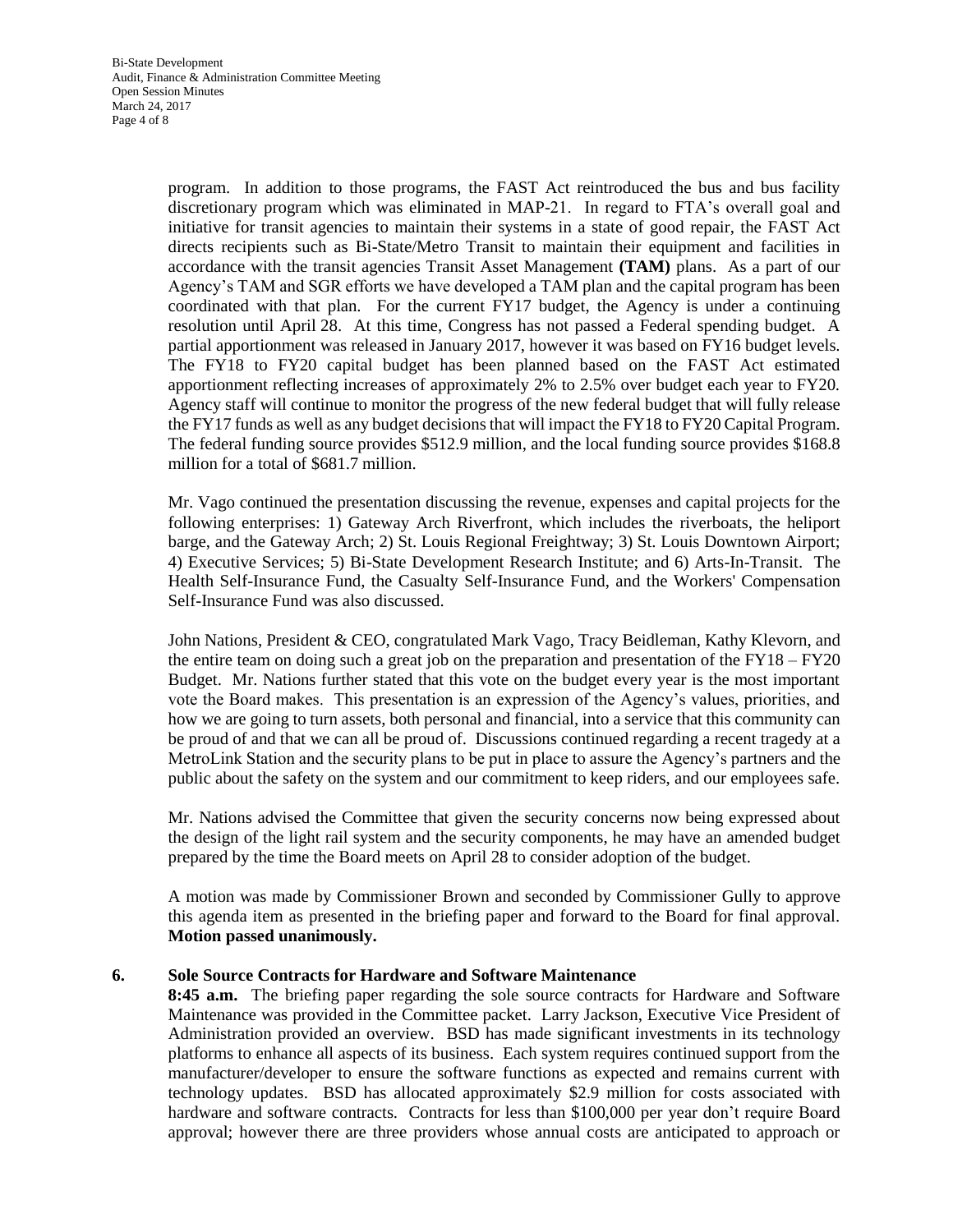Bi-State Development Audit, Finance & Administration Committee Meeting Open Session Minutes March 24, 2017 Page 5 of 8

> exceed the \$100,000 threshold. Those providers are Kronos, Oracle, and Trapeze. Prior to entering into a contract with these providers, BSD staff will analyze each situation to verify the continued need and appropriate level of support. Management recommends that the Committee accept and forward to the Board for approval the request to authorize the President & CEO to enter into "sole source" contracts for the support of BSD's hardware and software systems as required and within the amounts provided for in the FY18 Operating Budget that will be approved by the Board on April 28, 2017. A motion was made by Commissioner Brown and seconded by Commissioner Gully to approve this agenda item as presented in the briefing paper and forward to the Board for final approval. **Motion passed unanimously.**

#### **7. 2 nd Quarter Financial Statement**

8:47 **a.m.** The 2<sup>nd</sup> Quarter Financial Statement was provided in the Committee packet. Jonathan Frederick, Director Accounting & Budget, provide a brief overview. A summary of BSD enterprise funds and the self-insurance funds shows total government wide assets of \$1.45 billion; and income before depreciation of \$9.5 million for the six months ending December 31, 2016. The FY18 total revenue for the combined enterprise funds was \$2.2 million, an increase of \$255,000 over the prior year, and income before depreciation was \$375.5 thousand. The FY18 total expenses were \$1.8 million, an increase of \$183,000 over the prior year. The Gateway Arch is closed for the replacement of the motor generators, and will reopen in April. Income before depreciation for FY18 were \$532 thousand, and revenue was \$3.8 million, an increase of \$945.3 thousand over the prior year. The riverboats had a great year, and revenue increased considerably due to the lack of flood days. The boats opened March 4 and had over a \$5,000 weekend for the first weekend in operation this year. Income before depreciation was \$343,000, total revenue was \$1.6 million compared to \$986,000 in the prior year. The total expenses for FY18 were \$1.3 million compared to \$1.1 million in the prior year, mainly due to normal operating cost for running more cruises. In November 2016, the St. Louis Downtown Airport hosted a mass casualties training for first responders from agencies across the metro-east. The Airport had a loss before depreciation for FY18 of \$42,000, with total revenue of \$767,000, an \$8,000 decrease over the prior year. The total expenses were \$809,000, an increase of \$78,000 over the prior year. Metro Transit's income before depreciation for the six months ended December 31, 2016 was \$9.1 million, a decrease of \$6 million over the prior year. The total revenue was \$145.6 million, down \$6.6 million over the prior year. The total expense was \$136.5 million, down \$6 million from the prior year. Compared to budget, revenue was down 5.1% and total expenses are favorable 10.5%. In December 2016, the former Secretary of the U.S. Department of Housing and Urban Development **(HUD)**, Julian Castro, visited Metro's North County Transit Center and praised the Agency's newest investment in North County, stressing capital investment as a conduit for economic advancement and growth. The St. Louis Regional Freightway had a loss before depreciation of \$177,000 and a total revenue of \$101,000 and the total expenses were \$278,000. The Bi-State Development Research Institute had a net loss of \$46,000 and a total revenue of \$429, with a total expense of \$47,000. Arts-In-Transit had an income of \$15.6 thousand, total revenue of \$32.5 thousand, and total expense of \$16.9 thousand. Mr. Frederick also discussed the Health Self-Insurance Fund, the Casualty Self-Insurance Fund, and the Workers Compensation Self-Insurance Fund.

The Performance Indicators for the 2<sup>nd</sup> Quarter showed passenger boardings are 7.7% below the FY16 number and 13.2% below FY15 numbers. The total system passengers for FY17 was 21.32 million, a decrease from 23.11 in FY16. This report was informational only and no additional Committee action was required. A copy of this report will be kept at the office of the Deputy Secretary.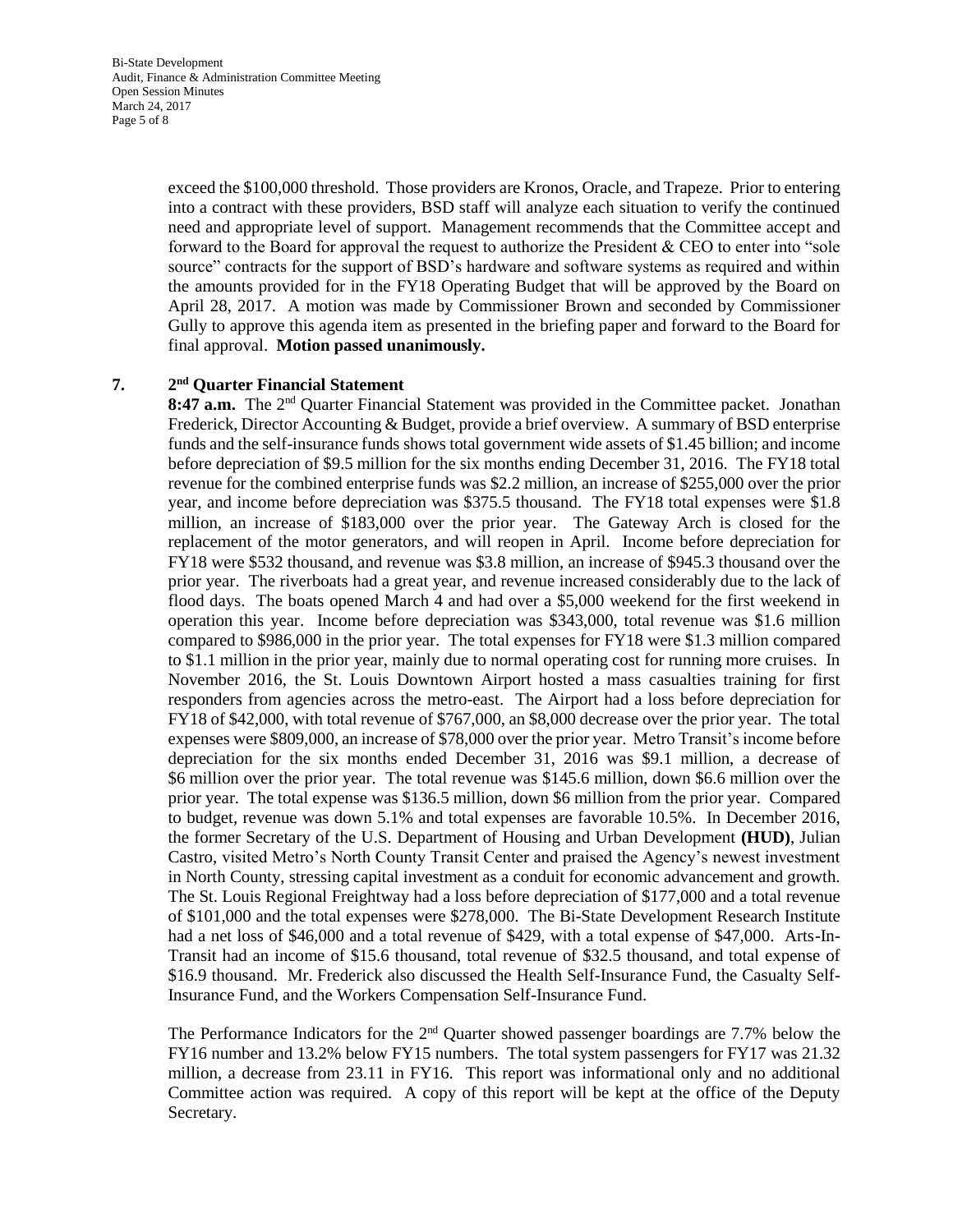Bi-State Development Audit, Finance & Administration Committee Meeting Open Session Minutes March 24, 2017 Page 6 of 8

**8. 2** 2<sup>nd</sup> Quarter Performance Indicators 9:00 a.m. The 2<sup>nd</sup> Quarter Performance Indicators were provided in the Committee packet. Jonathan Frederick, Director Accounting & Budget, provided an overview of the  $2<sup>nd</sup>$  Quarter Performance Indicators during his presentation under Agenda Item #7.

# **9. January Treasury Report**

**9:00 a.m.** The January 31, 2017, Treasury Report was provided in the Committee packet. Tammy Fulbright, Director Treasury Services, provided a brief overview. In January, BSD directed funds which included cash, cash equivalent, and investments were approximately \$214 million, with an average rate of return of .61%. BSD Trustee Directed Funds was approximately \$47 million with an average rate of return of 1.21%. In March, the Fed raised rates, which is the third rate increase since the 2008 financial crisis. If the economy continues to move at its current moderate pace, if consumers continue to spend, companies continue to invest and hire employees, and if inflation stays at 2%, it is anticipated that there will be two more rate increases this year from the Feds and they are projecting three more in 2018 and 2019. We have a better opportunity as long as the economy stays key. The two year Agency bonds are going for a little over 1.25% and a three year at a little over 1.5% so the investments and the short term investments are moving in the right direction resulting in a much bigger return. This report was informational only and a copy of the report will be kept at the office of the Deputy Secretary.

#### $10.$ **nd Quarter Procurement Report**

9:01 **a.m.** The 2<sup>nd</sup> Quarter Procurement Report was provided in the Committee packet. Larry Jackson, Executive Vice President for Administration, provided a brief overview. The noncompetitive or sole source procurement for the quarter was down to 5%, which has been our lowest level for quite some time. We issue credit cards to a limited number of staff to facilitate an easier process and these transactions are monitored very closely. There are approximately 100 cards distributed to various employees and over the last two quarters they have spent approximately \$3 million under this card program. The efficiency of using the card is a good asset for the users. The Agency changed the providers for the card program last year from American Express to US Bank. The card program has been with US Bank for almost a year now and in April, the Agency should be receiving its first rebate in excess of \$100,000. Agency staff will continue to identify expenditures that can be added to the card program to increase future rebates. This report was informational only, and no Committee action was required. A copy of the report will be kept at the office of the Deputy Secretary.

# **11. Pension Plans, 401(k) Retirement Savings Program and OPEB Trust Investment Performance Update – December 31, 2016**

**9:06 a.m.** The briefing paper regarding the Pension Plans, 401(k) Retirement Savings Program and OPEB Trust Investment Performance Update – December 31, 2016 with attachments was provided in the Committee packet. Charles Stewart, Vice President, Pension & Insurance, provided a brief overview. The Board is required to oversee the funding status of the pension retirement plans and to oversee the trustee administration. Throughout the year Mr. Stewart provides reports to help the Board accomplish that goal. The 401(k) program assets are \$44.5 million as of the end of the  $4<sup>th</sup>$  quarter 2016. Participant contributions have been consistent throughout all market environments. The plan had approximately \$4 million in new participant contributions in calendar year 2016. Total withdrawals were \$3.5 million. The Vanguard Index Fund remains the most popular investment option among participants with \$8.8 million in participant money or 21% of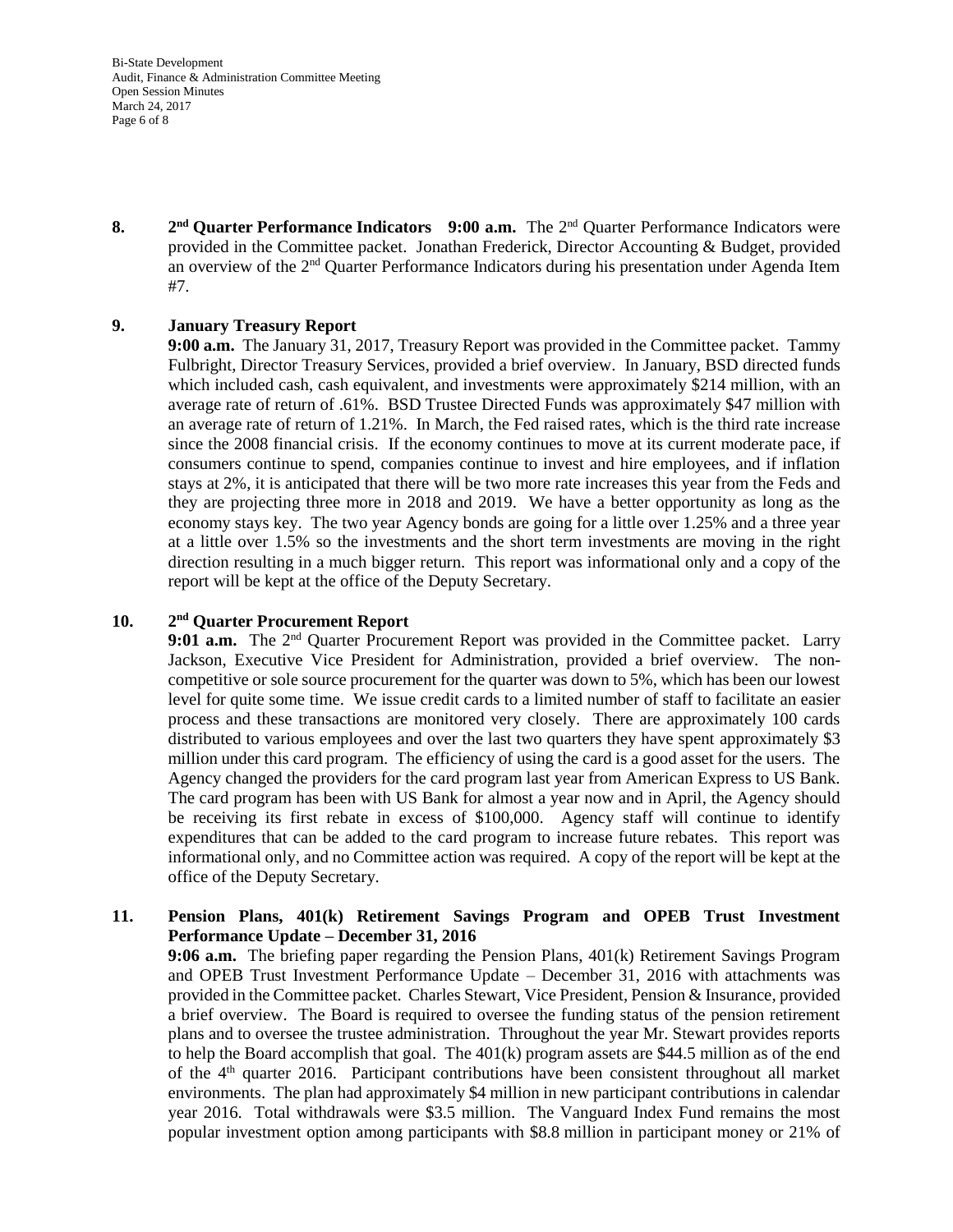total assets. The second largest investment pool is the T. Rowe Price Lifecycle Funds that continues to grow in popularity with nearly 27% of participant money now held in these funds. Ellwood Associates **(Ellwood)** provided a recommendation for the replacement of Montag & Caldwell strategy. The Committee approved the liquidation of Montag & Caldwell, and adopted T. Rowe Price as the replacement.

The Salaried Pension Plan total assets as of December 31, 2016 was \$55.7 million. The portfolio gained 4.4% during calendar year 2016. Since inception, the portfolio has gained 7.5% outpacing its benchmark by 40 basis points, and has outperformed the current actuarial return target of 7.0%. Ellwood Associates **(Ellwood)** recommended that the Committee approve liquidation of Fayez Sarofim and Montag & Caldwell, and replace them with Vanguard S&P 500 Index and T. Rowe Price, respectively. The year to date activity shows that the year started with \$54.7 million with contributions of \$3.2 million, and withdrawals of \$4.6 million. As a result of that, the actuaries recommended a contribution to this plan for 2017 of \$3.6 million. The Salaried Pension Plan Trustees have the discretion of deciding what that number should be and they made it \$4 million. In addition, the employees that are still in the plan contribute 3% of their salary, so all together that will be about \$4.6 million for 2017 which will match the withdrawals. Year to date earnings for 2016 were 4.4%, the benchmark for the investment was 5.7% and the actuarial rate of return is 7%, so we are not meeting that expectation on the earnings and the Trustees are drilling down on that and putting pressure on its investment advisors. To compensate for that in the short term, we have increased the contribution rate.

The IBEW Pension Trust – Local 2 and Local 309 total assets as of December 31, 2016 was \$4.3 million gaining approximately \$600,000 since the beginning of the calendar year. The portfolio gained 7.4% during 2016 calendar year. All the portfolio's investment managers are performing in line with expectations. Ellwood recommended that the Committee approve reinvesting \$80,000 of the cash balance to the Dodge & Cox Income. The Committee also approved the transition of the portfolio's Vanguard S&P 500 Index holdings to a lower share class.

The 788 Pension Plan total assets are \$122.2 million, and fund flows to date have been consistently negative with contributions of \$13.4 million compared to benefit payments or withdrawals of \$16.1 million. This is a mature plan, and the only plan that is still open to new employees. The issue is that any changes to this plan must be collectively bargained. The Pension Committee Trustees are doing a good job in trying to get as much money into the plan as possible, and they have consistently approved the contribution rate in excess of what the actuaries have recommended. During the  $4<sup>th</sup>$ quarter, the portfolio gained 1.2%, bringing calendar year 2017 returns to 6.8% as compared to a benchmark of 6.3%, and the actuarial rate of return assumption was 7%. Longer-term performance remains favorable. No action to rebalance the portfolio is recommended at this time. The portfolio is in the process of liquidating the Och-Zoff and BlueCrest investments. All other investment managers are performing in line with Ellwood's expectation.

The OPEB Trust asset allocation is in accordance with the policies that have been adopted by the OPEB Trust Committee. The contribution made by the Agency was \$3 million, and there were no other contributions or withdrawals. This Trust was set in place to cover the Agency's OPEB liability in future years, so there will be no withdrawal for a considerable amount of time. The OPEB Trust Committee is challenged to make sure this trust is meeting the objectives of the Board of Commissioners, and the Trustees will continue to meet that goal. The asset performance review since inception shows a portfolio gain of 2.6%. These assets are very conservatively invested, and the challenge and achievements have and continue to be lower than the liability associated with this